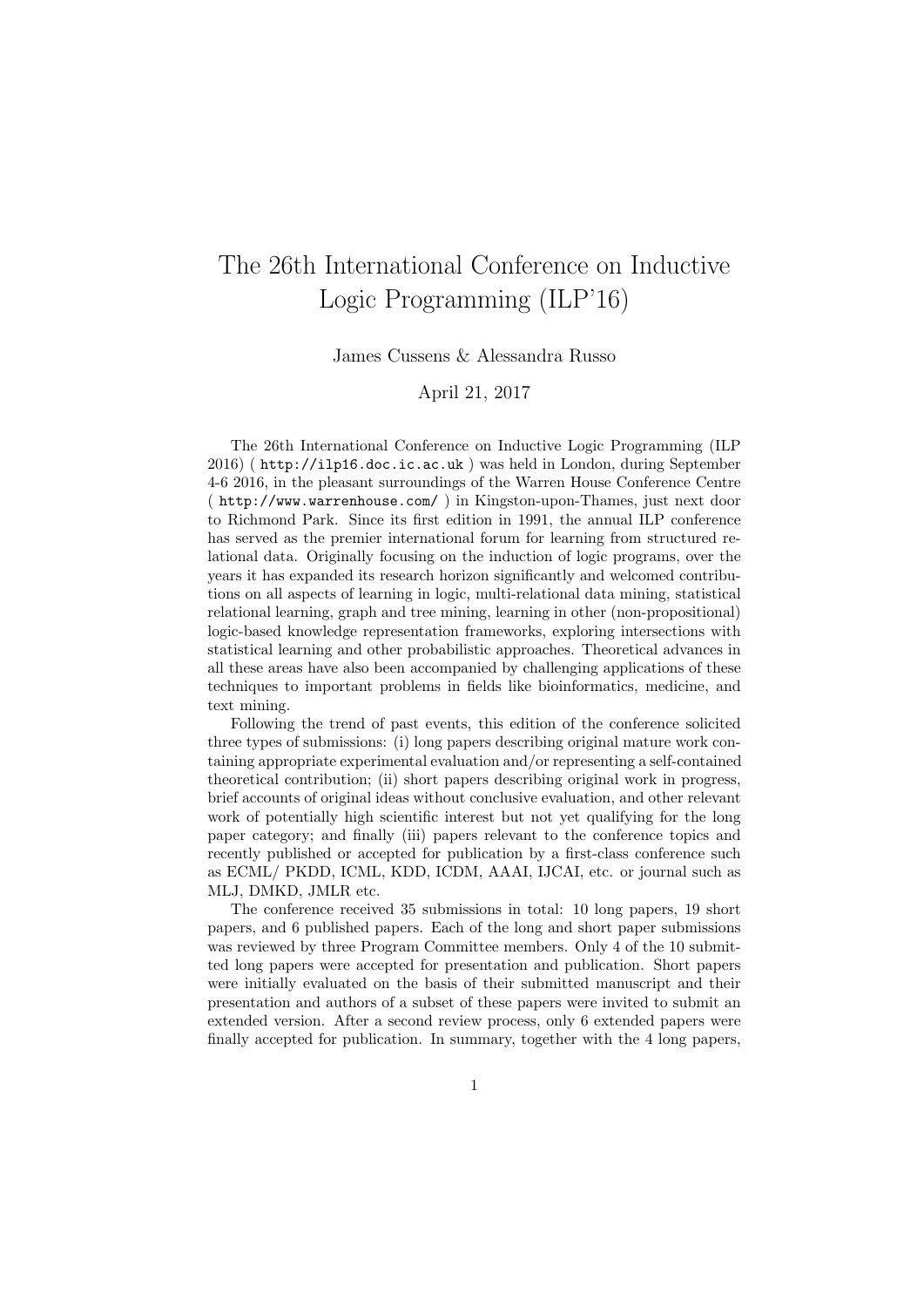10 papers were accepted to be included in the present volume. The multiple stage review process, although rather complex, has enabled the selection of high-quality papers for the proceedings. We thank the members of the PC for providing high-quality and timely reviews. Out of all the submitted papers, an additional 14 papers were accepted for publication in the CEUR workshop proceedings series.

The ILP 2016 program included five large technical sessions: Logic and Learning (6 papers), Graphs and Databases (4 papers), Probabilistic Logic and Learning (5 papers), Algorithms, Optimisations and Implementations (9 papers), and Applications (8 papers). The papers presented represent well the current breadth of ILP research topics such as predicate invention, graph-based learning, spatial learning, logical foundations, statistical relational learning, probabilistic ILP, implementation and scalability, and applications in robotics, cyber-security and games. There was an excellent balance across theoretical and practical research.

ILP 2016 also received generous sponsorship by the Machine Learning journal for best student paper awards. The two best student paper awards of ILP 2016 were for the paper Learning Disjunctive Logic Programs from Interpretation Transition, by Yi Huang, Yisong Wang, Ying Zhang and Mingyi Zhang, and for the paper Inductive Logic Programming meets Relational Databases: An Application to Statistical Relational Learning, by Marcin Malec, Tushar Khot, James Nagy, Erik Blasch and Sriraam Natarajan. The conference also received sponsorship from Springer for a best paper award. This award was given to the paper Generation of Near-Optimal Solutions Using ILP-Guided Sampling by Ashwin Srinivasan, Gautam Shroff, Lovekesh Vig and Sarmimala Saikia.

With the intent of stimulating collaborations and discussion between academia and industry, the program also featured three invited talks by academic and industrial distinguished researchers. In the talk Inferring Causal Models of Complex Relational and Dynamic Systems, David Jensen, from the University of Massachusetts, presented key ideas, representations and algorithms for causal inference, and highlighted new technical frontiers. Frank Wood, from the University of Oxford, gave a talk entitled Revolutionising Decision Making, Democratising Data Science, and Automating Machine Learning via Probabilistic Programming. In his talk, he gave a broad overview of the emerging field of probabilistic programming, from the point of view of both programming (modelling) language and automated inference, and introduced most important challenges facing this field. Finally, Vijay Saraswat, senior research scientist in the Cognitive Computing Research division at the IBM T.J. Watson Center, discussed in his talk Machine Learning and Logic the beginnings of a new computer science? the open challenges of building cognitive assistants in compliance, and the need to bring together researchers in natural language understanding, machine learning, and knowledge representation/reasoning to address them.

The conference featured, for the first time, also an international competition, designed and managed by Mark Law, a member of our Local Committee. The competition was aimed at testing the accuracy, scalability and versatility of the learning systems which were entered. The competition had two main tracks